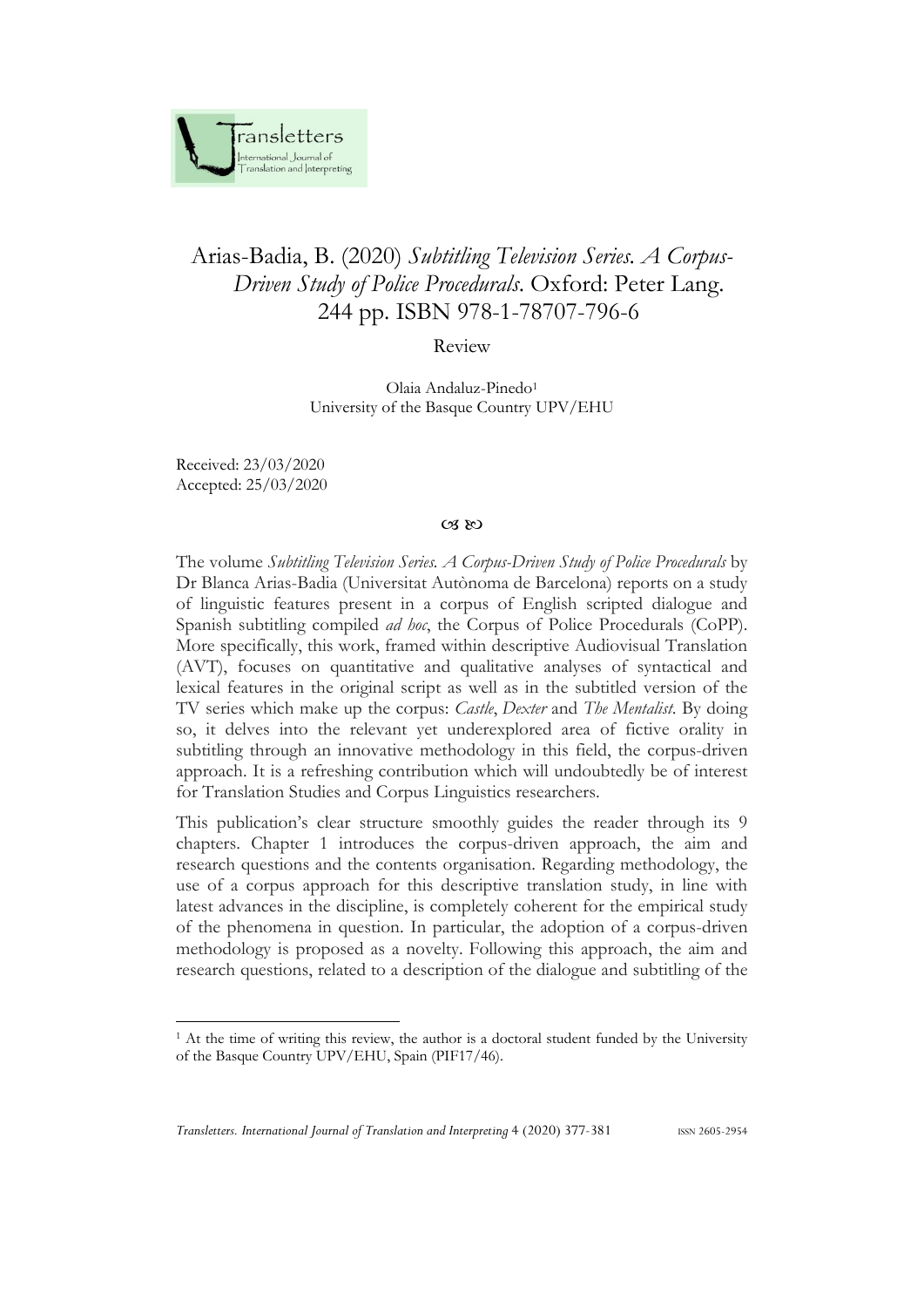CoPP, are formulated generally, and will be further specified in the course of the research.

After the introduction, chapters 2 and 3 provide a theoretical framework by focusing on key notions for the study. Both form and content of these parts are interesting: the way they are presented shows a selection of essential aspects oriented to the analysis, and their revision includes fundamental and up-to-date references. On the one hand, chapter 2 highlights the vital concept of *norm*. The interdisciplinary use of this notion in the three areas on which the study draws, Translation Studies, Linguistics and Television Studies, is put forward as a common thread for the research conducted. Moreover, consistently with the main frame of this work, that is Descriptive Translation Studies, it sets out to identify and describe these recurrent patterns of behaviour in the corpus' scripted dialogues and subtitles. On the other hand, chapter 3 examines relevant literature on audiovisual texts, their verbal component, linguistic features of subtitles and fictive orality. The first two points provide a characterisation of audiovisual products and look at the role of the verbal component from a translational perspective. After this context is set, attention is paid to the language of subtitling. Ideas put forward in literature about morphosyntactic and lexical features typically associated to subtitling, such as neutralisation, are revised. Furthermore, special emphasis is placed on a specific issue of subtitling language, fictive orality. Since typical traits of spoken language are considered signs of fictive orality, a summary of prototypical features of spoken and written language is provided. Although not designed to be exhaustive, these are interestingly suggested as potential objects of examination. Another remarkable aspect of this section is the in-depth review of references dealing with fictive orality in scripted dialogue and subtitling. This reveals relatively scarcity of research on this subject so far, especially regarding some translation modalities such as subtitling, a gap which brings forward the worth of this contribution.

Once the framework is established, chapter 4 presents the CoPP English-Spanish parallel corpus. To do that, it is subdivided into four parts which deal with some details of the selected series, corpus compilation, and a previous analysis of language variation and subtitling standards of the source texts. The corpus building process is especially important from a methodological perspective. First, the texts were prepared, in this case source dialogues were obtained by way of transcription, subtitling was extracted from DVDs through SubRip software and all texts were edited. Then, the parallel corpus was built and prepared for queries. Semiautomatic alignment was performed using the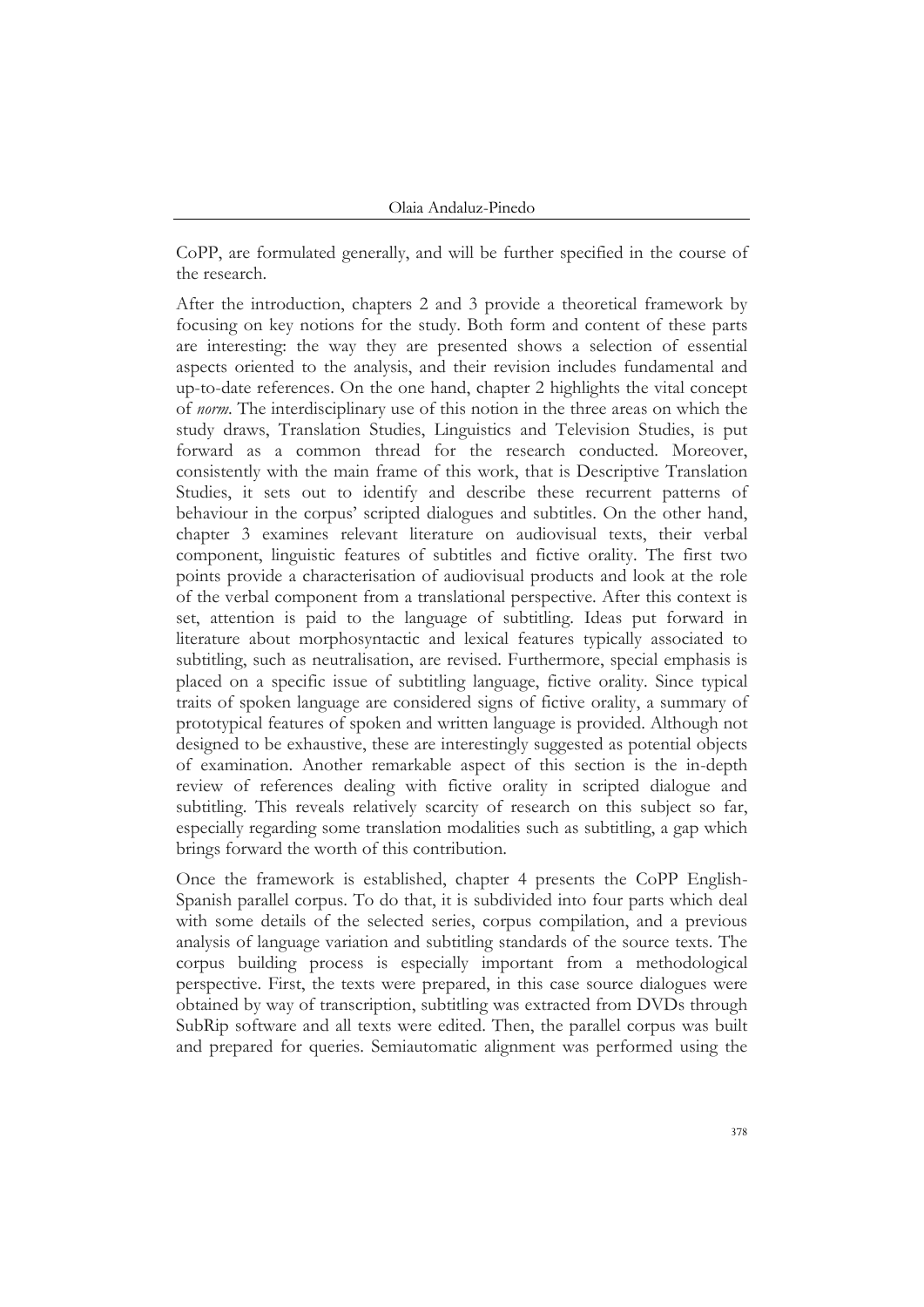tool AlignAssist, the texts were automatically lemmatised and grammatically annotated through the IULA application, and the corpus was adapted to the requirements of CQP workbench to allow corpus analysis using that tool. This procedure reveals the adoption of different software to develop the required tasks for the creation of an aligned and annotated corpus, and may be found illustrative for other studies. In regard to the corpus textual material, this chapter also provides a preliminary description of the series in terms of plot, technical information and some genre-specific aspects of police procedurals, which paves the way for interpretation of results in the corresponding chapters. Finally, the language varieties and types of interaction of the source texts are analysed, as well as their compliance with subtitling standards, an important previous study for the corpus-driven approach.

The subsequent chapters report on the results of the corpus analysis, which is divided into four parts: morphosyntactic quantitative and qualitative analysis (chapters 5 and 6) and lexical quantitative and qualitative analysis (chapters 7 and 8). The sections display a similar structure which helps the reader navigate through them in an orderly manner. To begin with, selected linguistic features and analysis techniques are described, and afterwards the findings are explained and discussed. The study of each language level is closed with helpful recapitulations which progressively begin to construct the conclusions.

The chosen features for morphosyntactic quantitative analysis are distribution of parts of speech (adjectives, nouns and named entities, verbs, and adverbs), and sentence distribution and complexity (number and types of sentence, sentence length, complexity of verbal groups, coordination and subordination). A range of statistical techniques are applied to measure the significance of differences between the source texts and the subtitling, and also among each of the series: two-tailed t-tests for source and target texts' comparison, one-way ANOVAs and discriminant analysis for series contrast. In addition, different corpus and statistical tools are used, Contawords® , IULA, CQP workbench and SPSS® . For instance, significant divergences are found regarding shorter sentence length and more subordinate clauses in the subtitling than in the source texts. For morphosyntactic qualitative enquiry, attention is paid to some fictive orality features (altered constituent order, ellipsis, question tags and number disagreement) as well as subtitle segmentation considerations (two-line subtitles and sentences across subtitles). The procedure used in this case is manual annotation of the features. Regarding the mentioned traits of fictive orality, a general tendency of the target texts to have less occurrences than the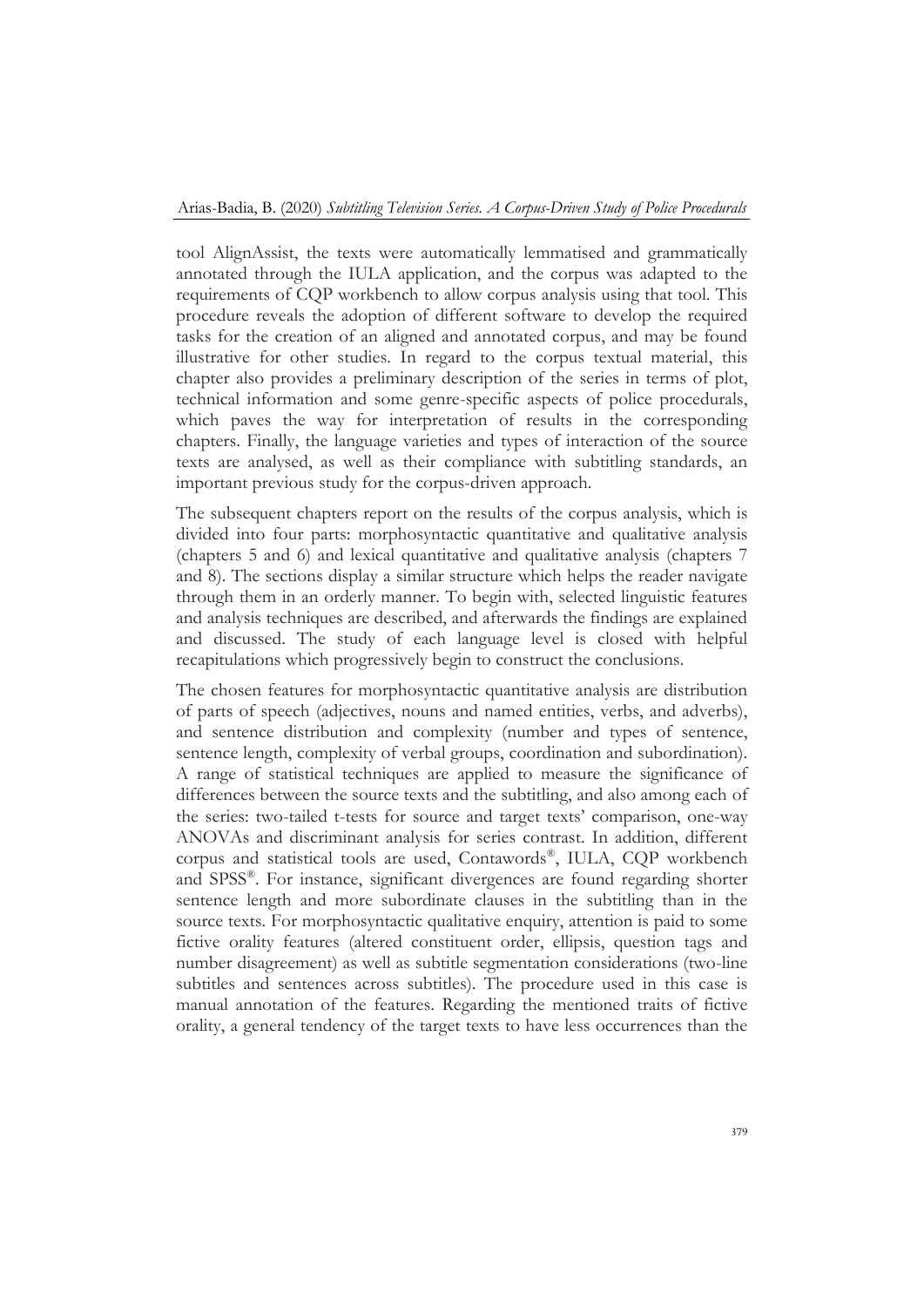source texts is observed, with the exception of tags. In relation to subtitle segmentation, the results show that it complies with standards.

On the other hand, for lexical analysis, the examined features from a quantitative perspective are aboutness, lexical density and vocabulary richness, information load and terminological density. The same statistical techniques and software as for the morphosyntactic quantitative study are applied, adding the tool Microsoft Access® . Among the results, those about vocabulary richness and terminological density could be highlighted as they show that there are not significant differences with the source texts, which contrast with the subtitling tendency to lexical neutralisation suggested in literature. From a qualitative approach the lexical features analysed are offensive and affective lexicon as well as creative lexicon (anomalous collocates, metaphor, coercion, hyperbole, euphemism, and expressive neologism). As for the qualitative morphosyntactic analysis, manual annotation is also carried out. In addition, the Corpus Pattern Analysis methodology is adapted to the study. Regarding the first two features, the translation choices observed either opt for a Spanish offensive or affective term, or omit the source text instances, leading to neutralisation. Analysis of the creative lexicon reveals that it is similarly low in the source and target texts, and translations include instances of language exploitation as well as standard language.

Finally, the conclusions (chapter 9) provide a thorough overview of the research conducted and its main results. The summaries of findings provided in the format of clear and concise tables are remarkable, as well as their discussion in relation to previous literature. In particular, three main issues related to the research questions are revisited in light of the results: subtitling neutralisation, the police procedurals genre and operative norms in the corpus. Previous descriptions of subtitles as displaying lexical neutralisation are contrasted with the data found in the corpus, where subtitles include most of the fictive orality signs of the source texts. Apart from the source and target texts, the different series are compared with regard to the notion of genre as a unifying criterium for the corpus, and similarities and divergences among them are pointed out. Lastly, norms regarding morphosyntactic and lexical features are formulated based on regularities observed in the results. All in all, findings obtained at different stages of the analysis are coherently interrelated in regard to these points. Moreover, a number of interesting paths for advancement in future studies are suggested.